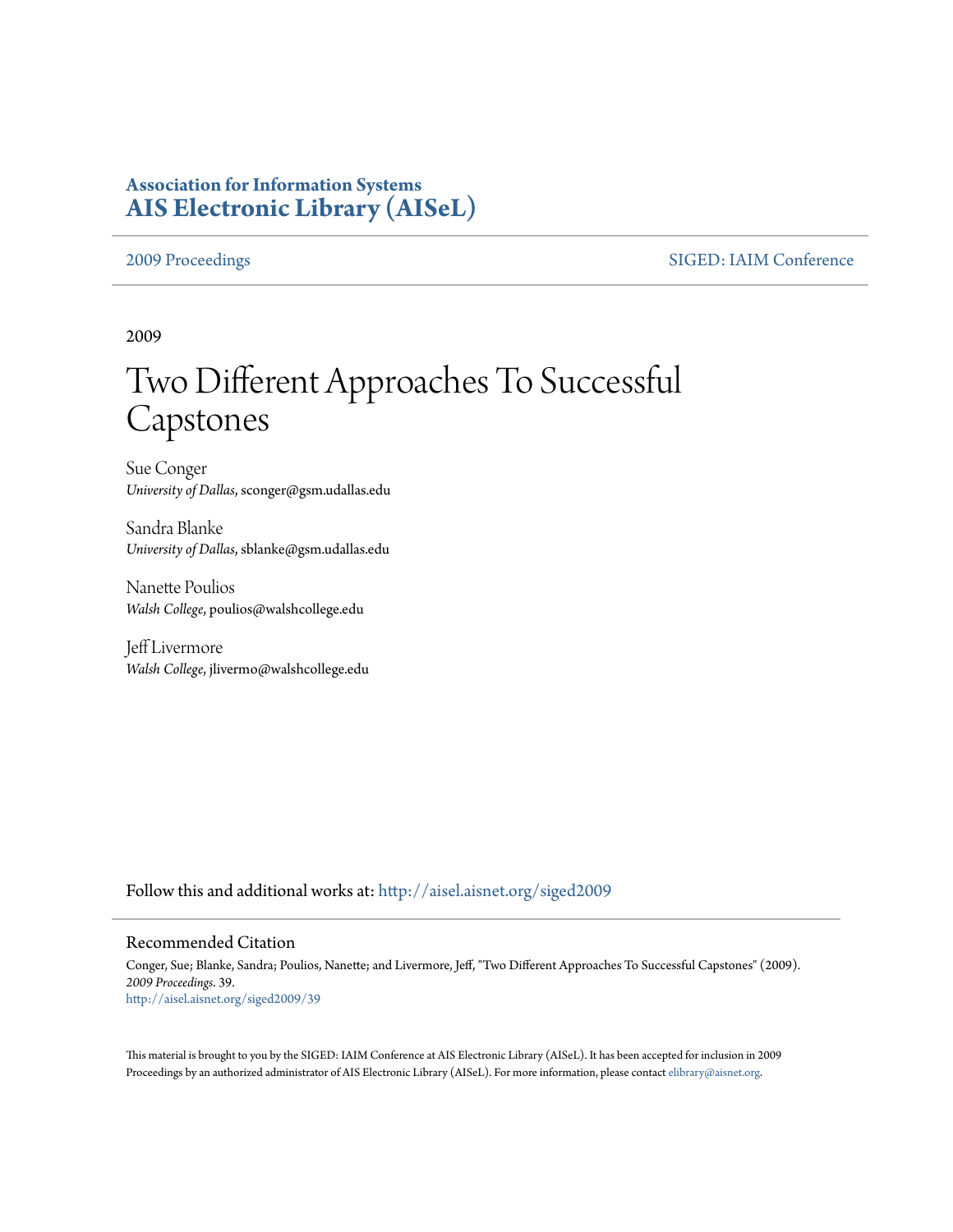#### **TWO DIFFERENT APPROACHES TO SUCCESSFUL CAPSTONES**

Sue Conger College of Business University of Dallas sconger@gsm.udallas.edu

Sandra Blanke College of Business University of Dallas sblanke@gsm.udallas.edu

Nanette Poulios Walsh College poulios@walshcollege.edu

Jeff Livermore Walsh College jlivermo@walshcollege.edu

#### **Abstract:**

Many universities offer capstone projects as an integrating, experiential learning device for diverse theories that students might otherwise not be able to practice. This research describes two variations on capstones as exemplifying the diversity of such courses. This research develops a conceptual mapping of types of capstones, discussing two variations in real-world capstones in depth. The risks and oversight requirements of professors for the two variants differ considerably. Prescriptions for managing the risks with each type of project are offered.

**Keywords:** Capstone, information systems, risk management

#### **I. INTRODUCTION**

A "capstone" is a high point, a finishing touch, and a crowning achievement. In many MS and MBA programs, a capstone course is meant to be a student's crowning achievement, proof of expertise in integrating two years of courses in a single project.

Capstone course designs differ considerably, varying by purpose, criteria for success, conduct, and even outcomes. As a result, it is difficult for a professor embarking on capstone teaching to determine how to structure and manage such a course.

This research describes two very different approaches to capstone teaching. The approaches can be viewed as ends of a spectrum for consulting project capstone courses. By comparing the risks, benefits, and management options via the two methods, we develop recommendations to professors new to teaching capstones so they may make informed choices for structuring their courses.

Although a diverse body of research on capstone courses exists, no cumulative tradition has developed. Therefore, there is no base upon which to build a knowledge base for capstone course structuring decisions. We propose that this research become the first upon which to begin developing that tradition.

In the next section, we describe the environments at the two universities and their capstone programs. Then, the risks relating to course structuring decisions with potential mitigations are defined. Finally, we analyze the risks to identify the course structuring decisions for new capstone professors.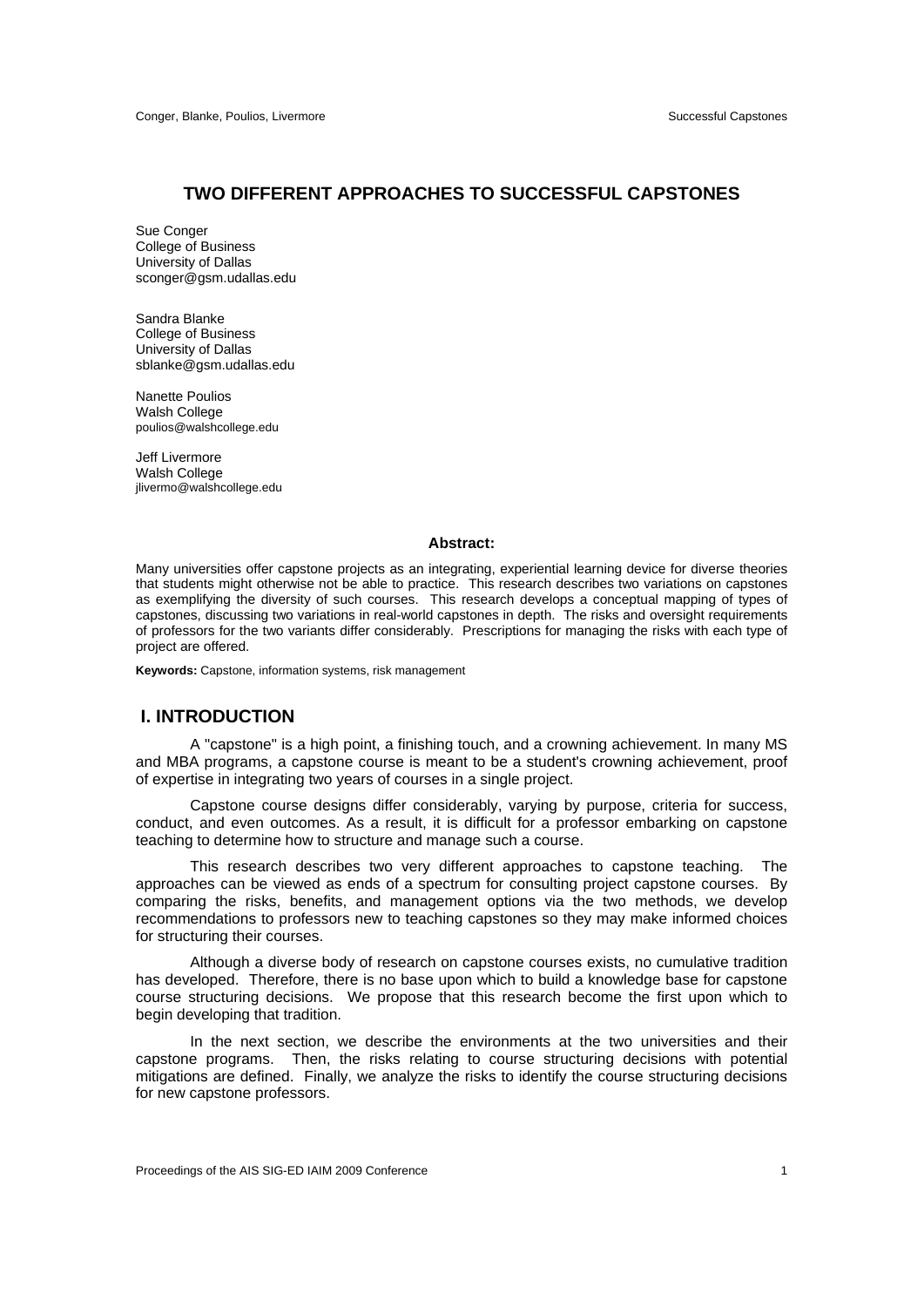#### **II. CAPSTONE DEMOGRAPHICS**

The university capstone programs for the Walsh College MS in Information Assurance (IA) program is compared to the technology capstone for University of Dallas Graduate School of Management (UD). Table 1 summarizes the university demographics. The courses are similar in length with one 11 and the other 12 weeks. Walsh's capstone is for MS students in IA and IT programs and at UD the capstone is part of the MBA program. In both programs, international students are more likely to have little or not work experience and average about 27 years old.

| Category | <b>Item</b>                          | <b>University of Dallas</b>     | <b>Walsh College</b>            |  |
|----------|--------------------------------------|---------------------------------|---------------------------------|--|
| School   | School Type                          | <b>Business Graduate School</b> | <b>Business Graduate School</b> |  |
|          | School Main<br>Irving, Texas         |                                 | Troy, Michigan                  |  |
|          | Location                             |                                 |                                 |  |
|          | Length of Term                       | 12 weeks                        | 11 weeks                        |  |
|          | Degree Type using<br>MBA<br>Capstone |                                 | МS                              |  |
| Student  | Age                                  | 33                              | 34                              |  |
| Profile  | Average Work                         | 11 Years                        | 12 Years                        |  |
|          | Experience                           |                                 |                                 |  |
|          | % Foreign Students                   | $20 + \%$                       | 15%                             |  |

| <b>Table 1: University and Student Demographics</b> |  |
|-----------------------------------------------------|--|
|-----------------------------------------------------|--|

Table 2 summarizes the capstone courses for the two universities. Both schools use real-world projects as the basis for capstones. The table illustrates that, except for team projects at UD and individual projects at Walsh, the programs, on paper look similar. This similarity makes the programs an interesting contrast.

| Category              | <b>Item</b>                          | <b>University of Dallas</b>                                                                                                                                                                                   | <b>Walsh College</b>                                                                                  |
|-----------------------|--------------------------------------|---------------------------------------------------------------------------------------------------------------------------------------------------------------------------------------------------------------|-------------------------------------------------------------------------------------------------------|
| Project and<br>Client | Capstone Project<br>Type             | Technology Capstone,<br>including Information<br>Technology (IT), IT Service<br>Management (ITSM), and<br>Information Assurance (IA)<br>projects;<br>Must be for an organization<br>(i.e., not the professor) | Information Assurance and<br>Information Technology<br>programs and projects                          |
|                       | Client Cost of<br>Capstone Project   | Non-profit organization<br>project are no fee; other<br>projects are \$500 - \$3000<br>plus expenses                                                                                                          | No fee                                                                                                |
| Project               | <b>Project Selection</b>             | Professor                                                                                                                                                                                                     | Student (when student does<br>not have a project the<br>professor helps select project)               |
|                       | # of Students on<br>Capstone Project | Groups ranging from 2-5;<br>Must be group                                                                                                                                                                     | Most are individual capstones<br>(with permission 2 students<br>may work on a significant<br>project) |
| Graded                | Project                              | Statement of Work (SOW)                                                                                                                                                                                       | Proposal and SOW                                                                                      |
| Items                 | <b>Deliverables</b>                  | Non-Disclosure form; can<br>be client NDA                                                                                                                                                                     | Risk Assessment and<br><b>Mitigation Plan</b>                                                         |
|                       |                                      | Project Plan (Part of SOW)                                                                                                                                                                                    | Project Plan                                                                                          |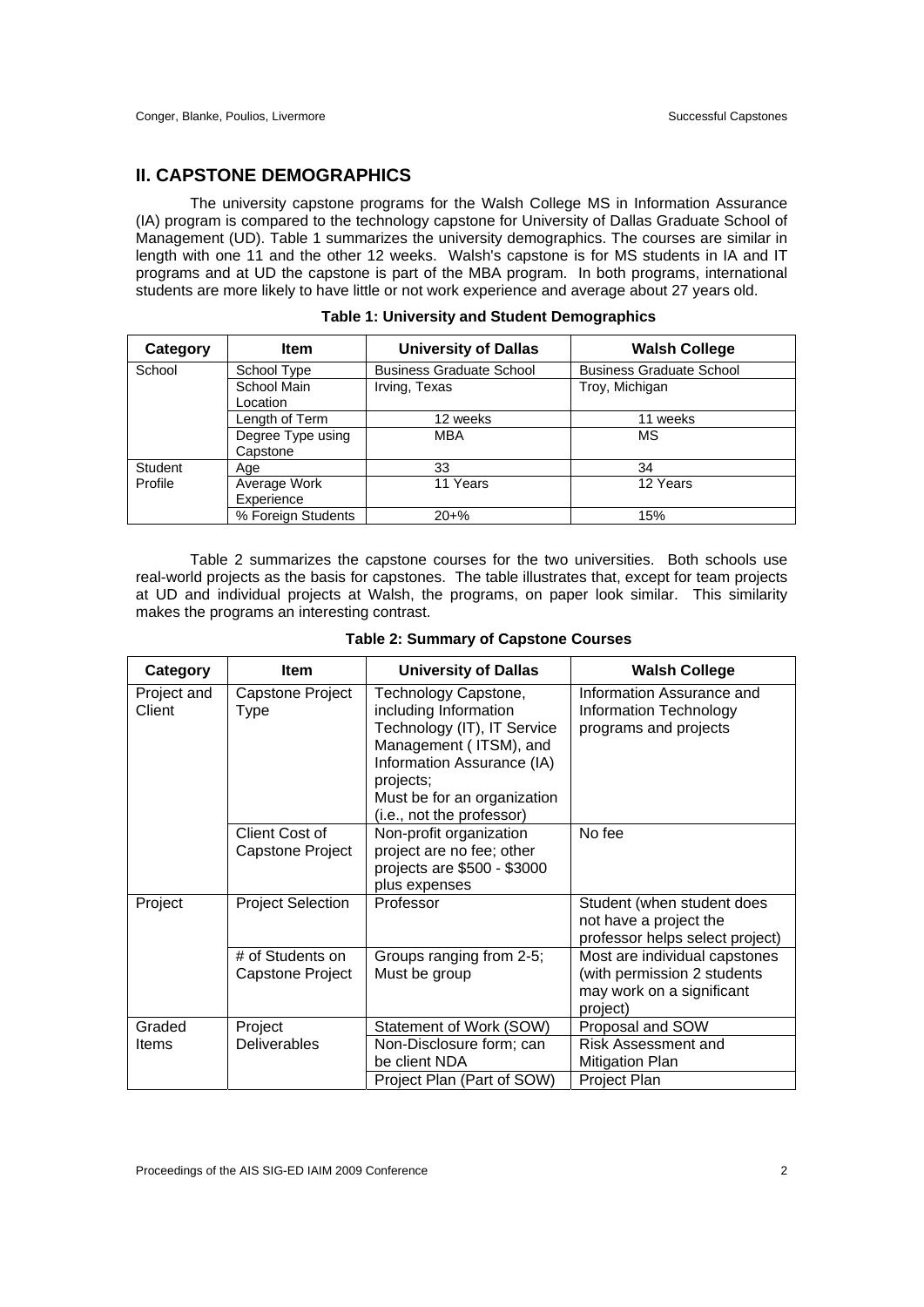| Category        | <b>Item</b>                    | <b>University of Dallas</b>                                                                                                                                                          | <b>Walsh College</b>                                                                                                                                                                               |
|-----------------|--------------------------------|--------------------------------------------------------------------------------------------------------------------------------------------------------------------------------------|----------------------------------------------------------------------------------------------------------------------------------------------------------------------------------------------------|
| Graded<br>Items | Project<br><b>Deliverables</b> | <b>Weekly Status Report for</b><br>professor; Bi-weekly<br>meeting with professor                                                                                                    | 4 Status Reports throughout<br>the semester                                                                                                                                                        |
|                 |                                | Change Management and<br>Process (As needed)                                                                                                                                         | Change Management Form<br>and Process (As needed)                                                                                                                                                  |
|                 |                                | 3 In-class Presentations:<br>SOW, Mid-term status,<br>Final project report (paper<br>and CD)                                                                                         | Three meetings. At the end of<br>the semester the students<br>complete a "Lessons learned"<br>document as well as Final<br>Product on a CD or DVD.                                                 |
|                 |                                | Update report for client as<br>agreed                                                                                                                                                | Professor contacts clients on<br>project progress several times<br>during the semester. Clients<br>are invited to the capstone fair.<br>Projects without a client have<br>reports to the professor |
|                 |                                | Custom deliverable for<br>client (final report, program,<br>web architecture, working<br>web site, research, user<br>guide, technology guide,<br>etc.,) depending of project<br>type | Lessons learned                                                                                                                                                                                    |
|                 |                                | Final client presentation                                                                                                                                                            | Capstone Fair poster<br>presentation                                                                                                                                                               |
| Grading         | Grading<br>Components          | 15% -- Peer Evaluation<br>50% -- Professor Evaluation<br>35% -- Client Evaluation                                                                                                    | 100% Professor assessment<br>of  Nan to provide                                                                                                                                                    |
|                 | Grade Ranges                   | $A-F$                                                                                                                                                                                | A (Pass) or Fail                                                                                                                                                                                   |

**Table 2: Summary of Capstone Courses -- Continued** 

#### **III. CAPSTONE PROJECT COMPARISON**

Capstone management can be characterized as project conduct, goals, and measures of success. Each of these is discussed in this section.

#### **Capstone Research**

Capstone project can be projects or cases [Diamon, et al., 2008; Livermore and Poulios, 2008]. Cases tend to traditional classroom exercises with readings that culminate in a student paper [Carrano and Thorn, 2005]. Real-world projects tend to develop a product for a client [Gupta and Wachter, 1998; Livermore and Poulios, 2008]. Further, projects can be unstructured or structured in terms of student activities, responsibilities, and deliverables [Carrano and Thorn, 2005]. Projects also differ by who obtains the project—student or professor. Student projects tend to be work projects for which they get college credit while professor projects tend to be work for organizations with which their university has a relationship.

Capstone goals are pedagogical or practical. Criteria for success pedagogical success are evidence of learned skills and behaviors, and development of reasoned courses of action [Murray, et al., 2008]. Real-world, practical projects expect successful resolution to the problem being addressed [Gupta and Wachter, 1998].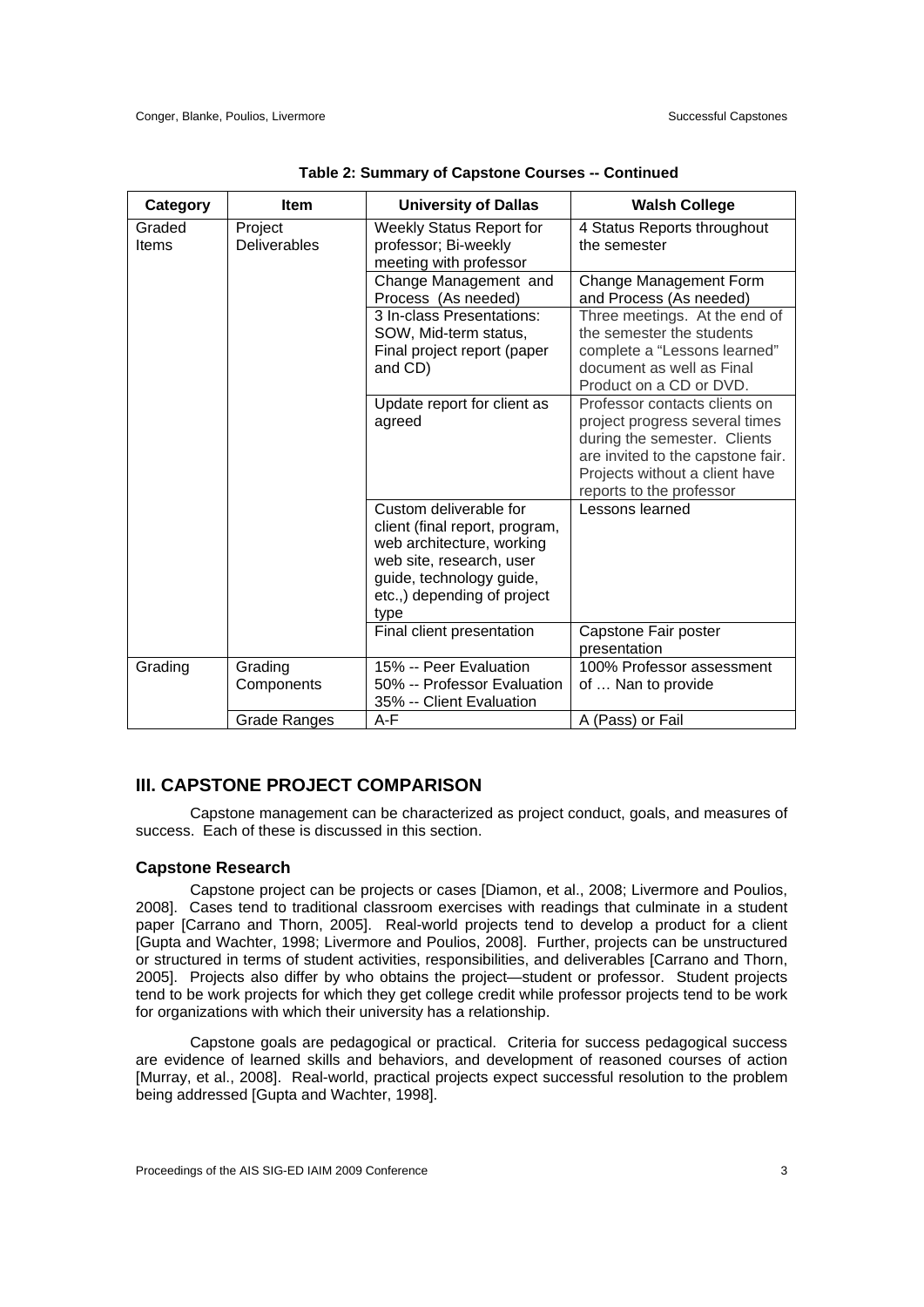Capstone success measures vary with the course goals. Pedagogical, case capstones tend to rely on quizzes, papers, surveys, and other empirical means to evaluate learning. Project capstones are evaluated based on quality of both process and product. Class evaluation is performed by the professor; project evaluation might include the professor, student peers, and clients.

Both Walsh and UD use project courses but Walsh uses individual projects while UD uses team projects. Walsh capstones are individual proof of technical expertise and are also used for assessment of learning (AOL). The UD capstones are cross-functional in nature and can integrate any of the skills taught in the MBA program with an emphasis on technology skills.

At Walsh, the capstone projects are obtained by the student while at UD, the professor obtains the projects. Both universities require specific documents, such as a statement of work that includes a project plan, status reports, and final project reports. There are many differences in content and use that relate to the project risks discussed below.

The main means of grading differs at the schools while the content – process and product – is similar. At Walsh, the professor does all assessment, using pre-published criteria. At UD, peer team members, clients, and the professor all provide assessments.

#### **Project Characteristics**

Project structuring at UD and Walsh differs substantively; as a result of the structuring differences, the project risks also differ. Therefore, the professor's managerial actions taken to mitigate the risks also differ. This section describes the risks relating to conduct, goals, and success measures for the capstone projects. In addition, the capstones differ in the extent of structuring. The differences between UD and Walsh capstones lead to different risks and potential mitigations.

UD projects are unstructured in the pre-class planning for project work. The students' responsibility is to define the scope and deliverables, develop a work breakdown structure to define the details of the work to develop the deliverables, acquire any technical skills needed to conduct the work, manage the work to a successful conclusion, and document the project in a final project report. Students begin the project on the first class day and end some time from midclass to ten days after the assigned course end.

The basic goal of a UD project is client satisfaction through satisfactory completion of project work. Project success measures both process and product, with 40% of the grade based of quality of the project process and 60% based on quality of the finished work. UD has been running capstone projects for about 50 years. The two technology capstone professors have ten and three years of capstone mentoring and over 180 successful projects between them. About 10 projects have not been successful and were redone; only about four students actually failed the course.

Walsh projects are procured by students and approved by the professor. Projects are structured to fall within student skill sets and have mostly fixed deliverables. Students are allowed to begin the project in an earlier, non-credited semester with completion in the actual capstone course semester.

The basic goal of a project is satisfactory project completion as evidenced by a Capstone Fair at which projects are showcased. Project success measures quality of the finished work and is conducted solely by the professor with client input. AOL rubrics are developed to describe the outcome for the entire group of capstone projects.

Walsh professors have been running capstone projects for eight man-years with over 175 successful projects. About seven projects have resulted in failures with another one student per semester dropping the class when a failure is imminent. Consistent assignment of the same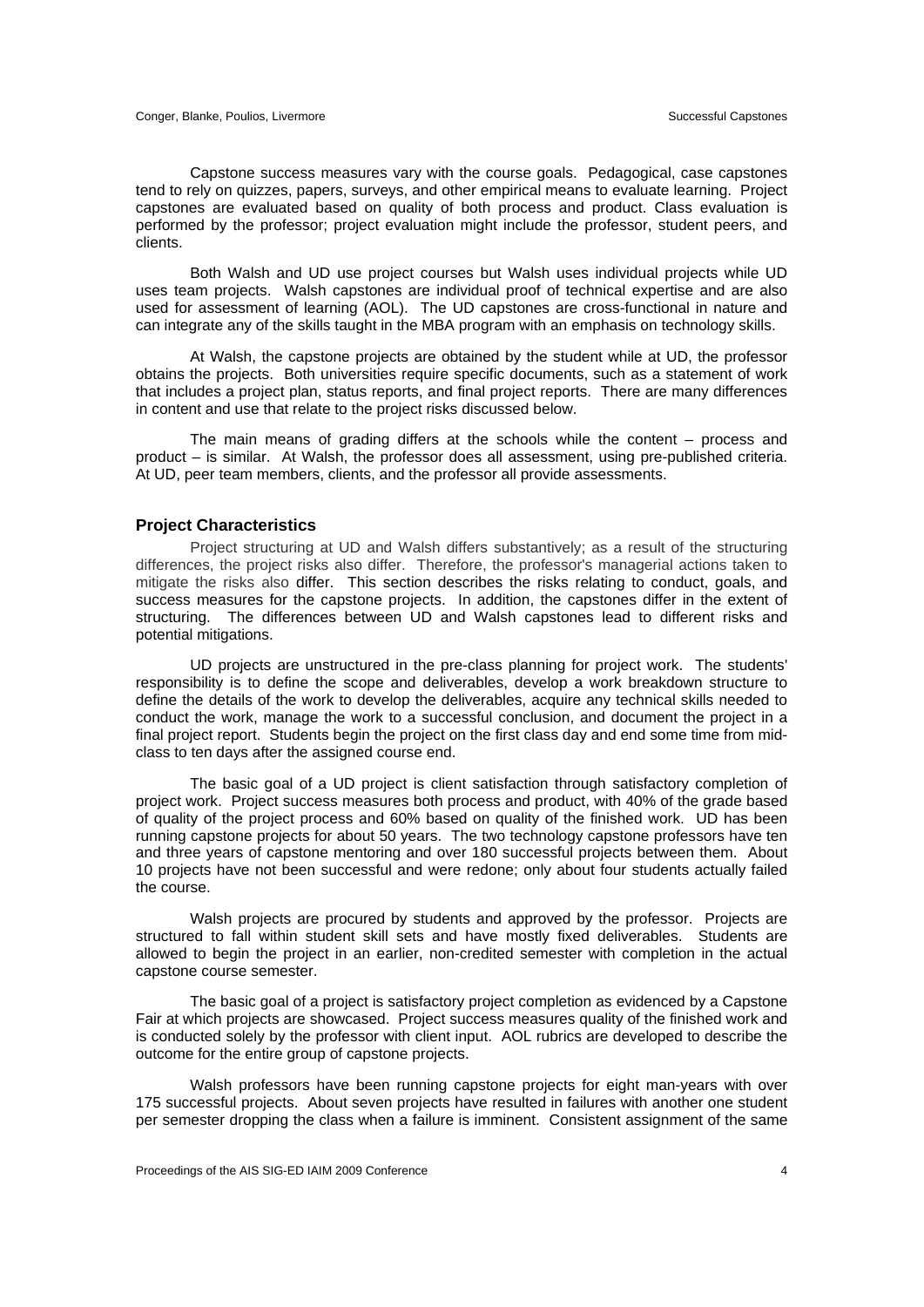professor to capstones allows students to pre-start their projects and reduces student anxiety because the professor and process is known.

#### **Unstructured Project Risks**

The differences in capstone projects described above lead to different project risks that require different methods of mitigation (see Table 3).

Unstructured projects are defined as projects for which there are two known deliverable products (statement of work and progress reports) at the time of project initiation. Students must interview the client to determine the full scope of their endeavor and to define the deliverable products that will satisfy the work request. The deliverables must be agreed upon by both the client and the professor. If students cannot determine or perform the needed work, the processor is required to be more involved than desirable and student grades ultimately suffer.

The final project report contents differ by project type and may range from supporting documentation for work completed or may be the project work.

| <b>Type</b>             | <b>Risks</b>                                                                                                                                                 | <b>Mitigations</b>                                                                                                                                                          |
|-------------------------|--------------------------------------------------------------------------------------------------------------------------------------------------------------|-----------------------------------------------------------------------------------------------------------------------------------------------------------------------------|
| Professor<br>Solicited  | Scope may exceed ability of the<br>team to complete                                                                                                          | Requires professor notice to the<br>1 <sub>1</sub><br>client at the time of project definition<br>that the amount of work is subject to<br>the number of students assigned. |
|                         |                                                                                                                                                              | 2.<br>Requires customer negotiation on<br>final project, type of effort, and<br>deliverables                                                                                |
|                         | University and professor<br>reputation is risked                                                                                                             | Professor seeks to define scope<br>1.<br>adequately during the solicitation<br>process.<br>Professor led activities that result in<br>2.<br>lower grade                     |
| Unstructured<br>Project | Lack of student technical or<br>project-required skills                                                                                                      | Professor led training<br>1.<br>Access to experts or expertise (e.g.,<br>2.<br>W3C schools)<br>3.<br>Self-study and sweat-equity                                            |
|                         | Lack of student project<br>management skills - structuring<br>work, decomposing work to task<br>level, assessing time required for<br>tasks, task assignment | Professor led activities that result in lower<br>grade                                                                                                                      |
|                         | Lack of technical resources                                                                                                                                  | Professor ensures before the project start<br>that it is not dependent on funding or<br>special resources that may not be<br>available.                                     |
| Project team            | Lack of student commitment -<br>lack of intellectual engagement,<br>lack of team spirit, other?                                                              | Professor led activities that result in<br>1 <sup>1</sup><br>lower grade<br>Removal from team<br>2.<br>3.<br>Expulsion from the course                                      |
|                         | Lack of student leadership                                                                                                                                   | Professor led activities that result in lower<br>grade                                                                                                                      |
|                         | Lack of follow through on<br>commitments                                                                                                                     | Professor led activities that result in lower<br>grade                                                                                                                      |

| Table 3. Risks and Mitigations for Unstructured Projects |  |  |  |  |  |  |  |  |
|----------------------------------------------------------|--|--|--|--|--|--|--|--|
|----------------------------------------------------------|--|--|--|--|--|--|--|--|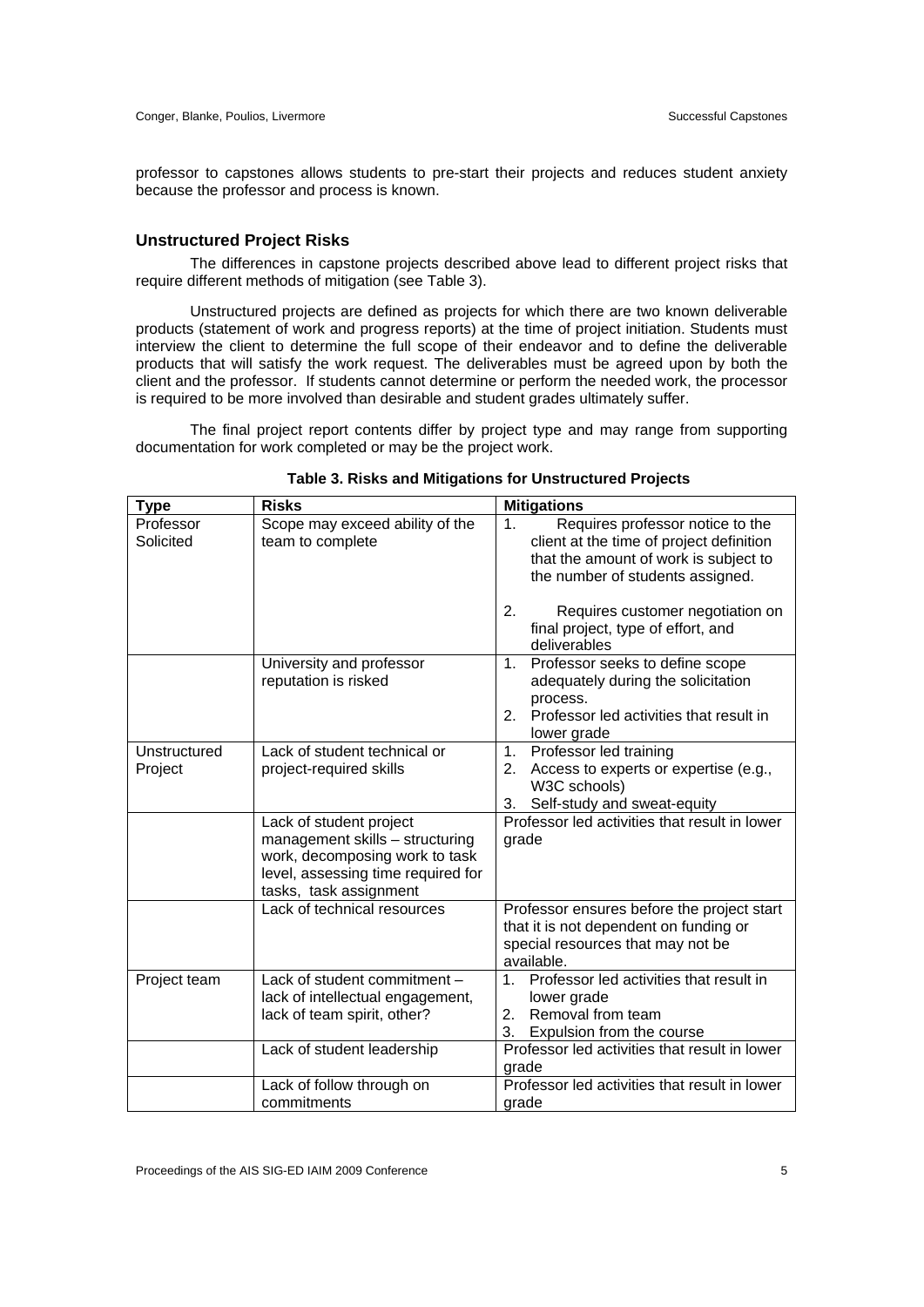| <b>Type</b>     | <b>Risks</b>                        |                | <b>Mitigations</b>                               |  |  |
|-----------------|-------------------------------------|----------------|--------------------------------------------------|--|--|
| Project team -- | Lack of work quality                | 1 <sub>1</sub> | Professor review with revisions and              |  |  |
| continued       |                                     |                | re-review before any presentation to             |  |  |
|                 |                                     |                | clients.                                         |  |  |
|                 |                                     | 2.             | Client approval of work products and             |  |  |
|                 |                                     |                | sign-off of final project report and             |  |  |
|                 |                                     |                | deliverables for any grade.                      |  |  |
|                 | Lack of writing skills              | 1.             | Document outline approval required.              |  |  |
|                 |                                     | 2.             | Professor review of all work products            |  |  |
|                 |                                     |                | with revisions and re-review before              |  |  |
|                 |                                     |                | any presentation to clients.                     |  |  |
|                 |                                     | 3.             | Use of prior capstone's similar                  |  |  |
|                 |                                     |                | documents as guidelines.                         |  |  |
|                 | Poor student strategy               | 1.             | Extra effort by student                          |  |  |
|                 |                                     | 2.             | Unsatisfactory outcome                           |  |  |
|                 | Students exhibit novice behaviors   | 1.             | The course's only lecture on the 1 <sup>st</sup> |  |  |
|                 | that cause them extra work          |                | day counsels students on typical                 |  |  |
|                 |                                     |                | novice behaviors and how to                      |  |  |
|                 |                                     |                | circumvent them to consciously                   |  |  |
|                 |                                     |                | become expert in new areas.                      |  |  |
|                 |                                     | 2.             | Self-study and sweat-equity                      |  |  |
| Client          | Lack of client commitment -         | $1_{\cdot}$    | Client is cited as critical path problem         |  |  |
| Satisfaction as | insufficient meetings, information, |                | in status reports.                               |  |  |
| primary goal    | content (web sites), contact with   | 2.             | Professor discusses issues with                  |  |  |
|                 | right people, timeliness of all     |                | clients.                                         |  |  |
|                 | work but particularly reviews       | 3.             | Work goes on without them.                       |  |  |
|                 |                                     | 4.             | Final project reflects omissions.                |  |  |
|                 | Inability of students to complete   |                | Requires mid-project re-negotiation and          |  |  |
|                 | the work                            |                | could result in reduced project fee              |  |  |
|                 | Lack of student technical or        | 1.             | Professor led training                           |  |  |
|                 | project-required skills             | 2.             | Access to experts or expertise (e.g.,            |  |  |
|                 |                                     |                | W3C schools)                                     |  |  |
|                 |                                     | 3.             | Self-study and sweat-equity                      |  |  |
|                 | Clients may develop unrealistic     | 1.             | Professor discusses scope, schedule,             |  |  |
|                 | expectations                        |                | maintenance, etc. issues as part of              |  |  |
|                 |                                     |                | project while obtaining projects. It             |  |  |
|                 |                                     |                | may also take continuing dialog                  |  |  |
|                 |                                     |                | throughout the semester to keep                  |  |  |
|                 |                                     |                | expectations realistic. Occasionally,            |  |  |
|                 |                                     |                | this has meant added work for the                |  |  |
|                 |                                     |                | student teams.                                   |  |  |
|                 |                                     | 2.             | Student seeks to manage scope                    |  |  |
|                 |                                     |                | creep as part of their project                   |  |  |
|                 |                                     |                | management. Occasionally, the                    |  |  |
|                 |                                     |                | professor negotiates scope changes               |  |  |
|                 |                                     |                | with students and the client.                    |  |  |
|                 |                                     |                |                                                  |  |  |

#### **Structured Projects**

Walsh College's capstone is structured by provision of a series of documents and analyses that are required of students during project work. For instance, a risk analysis and mitigation plan is required before a statement of work is signed off by the professor. Process scope is approved by the professor before any project work begins and can be approved one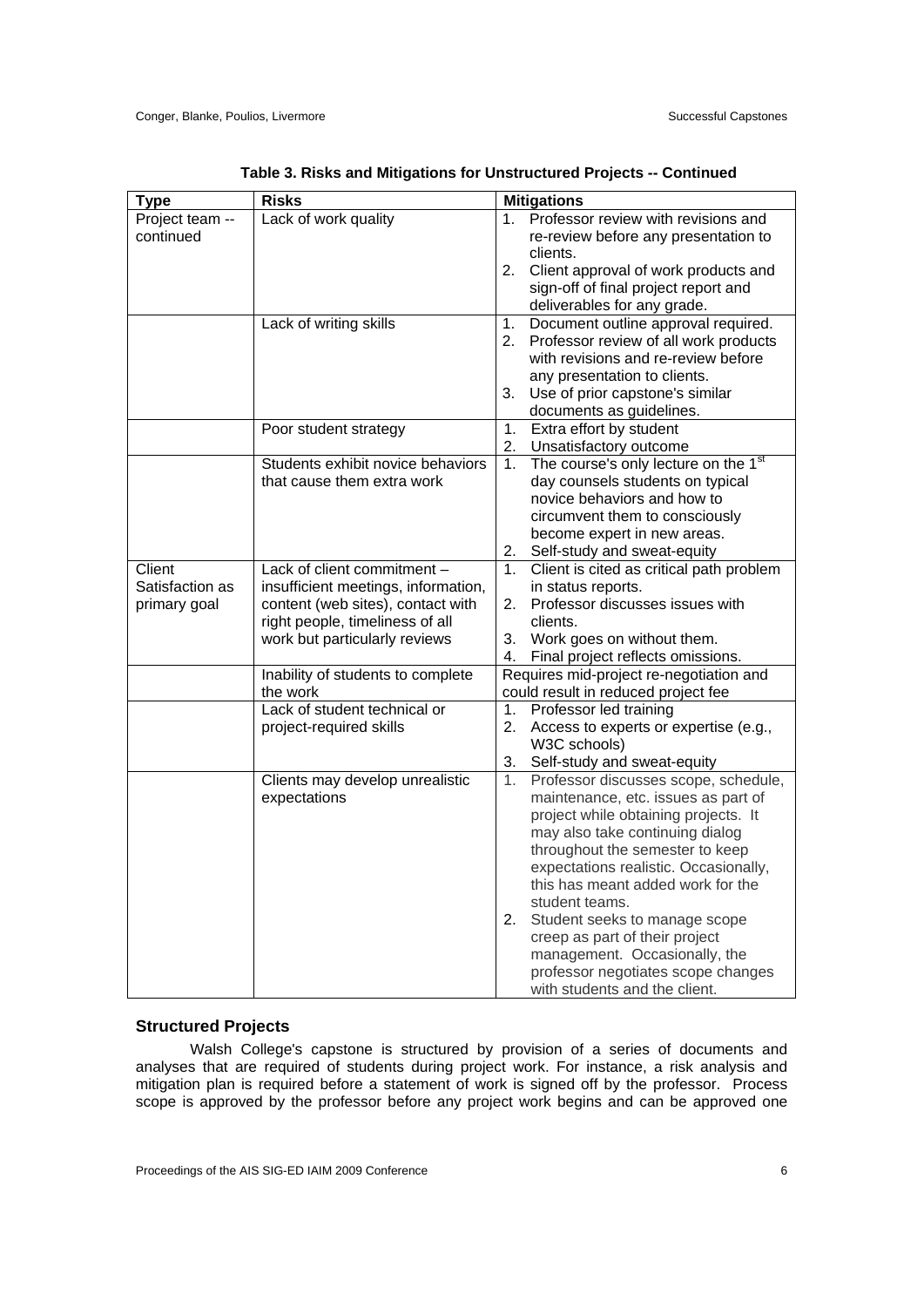semester in advance of the actual capstone course to allow students to work in advance on their projects. Risks and mitigations are summarized in Table 4.

Every semester, a Capstone Fair showcases poster presentations of each project. The fair provides visibility of the projects throughout the business school and client community. As a result of this open exposure, students are motivated to develop quality projects so they are not embarrassed at the fair.

The professor meets with the client before a project is approved and may discuss the project with the client several times during the semester. Clients sign off approval upon project completion.

| <b>Type</b>                 | <b>Risks</b>                                                                                     | <b>Mitigations</b>                                                                                                                                                                                                                                                   |
|-----------------------------|--------------------------------------------------------------------------------------------------|----------------------------------------------------------------------------------------------------------------------------------------------------------------------------------------------------------------------------------------------------------------------|
| <b>Student</b>              | Scope too small to be significant                                                                | Professor and client approval before                                                                                                                                                                                                                                 |
| Solicited                   |                                                                                                  | project initiation                                                                                                                                                                                                                                                   |
|                             | Scope too large to be completed                                                                  | Professor and client approval before<br>1.<br>project initiation<br>2. Mid-term project re-negotiation by the<br>student                                                                                                                                             |
| <b>Student</b><br>Solicited | Student reputation is at risk.<br>Project issues may be<br>overlooked to avoid<br>renegotiation. | Correct scoping and knowledge of<br>1.<br>company.<br>Change management to renegotiate<br>2.<br>scope.                                                                                                                                                               |
|                             | Client removes funding in the<br>middle of the project                                           | Finish the project for the class but the<br>company probably does not use the<br>project work.                                                                                                                                                                       |
|                             | Procrastination reduces<br>likelihood of success                                                 | Status reporting to professor results in<br>1.<br>counseling to get working<br>Student drops the class<br>2.                                                                                                                                                         |
| Structured<br>Project       | Student meets all requirements<br>and little else, i.e., quality of<br>output might be low       | Visibility of projects at the Capstone Fair<br>at the end of the semester exposes clients<br>and the entire business school to student<br>work. Low quality projects usually result<br>in students not getting desirable jobs.                                       |
| Individual<br>project       | Lack of student commitment or<br>Unable to complete project                                      | Mid-term project re-negotiation<br>1.<br>Grade of 'F' and re-take the course<br>2.                                                                                                                                                                                   |
|                             | Lack of student project<br>management skills                                                     | Required program knowledge?<br>1 <sub>1</sub><br>Grade of 'F' and re-take the course<br>2.<br>3.<br>Drop before the week eight deadline                                                                                                                              |
|                             | Lack of work quality                                                                             | 1.<br>Project plan methodology requires<br>identification of best practices to be<br>applied to the work<br>2. Interim reviews by professor<br>Client approval of work products<br>3.<br>Public exposure at Capstone Fair<br>4.<br>motivates higher quality outcomes |
|                             | Lack of student structuring,<br>coding, testing, or documentation<br>skills for the project      | Students are required to complete the<br>projects. They are counseled to choose a<br>project for which they have, or can<br>reasonably expect to learn, the<br>appropriate skills                                                                                    |

**Table 4. Risks and Mitigations for Structured Projects**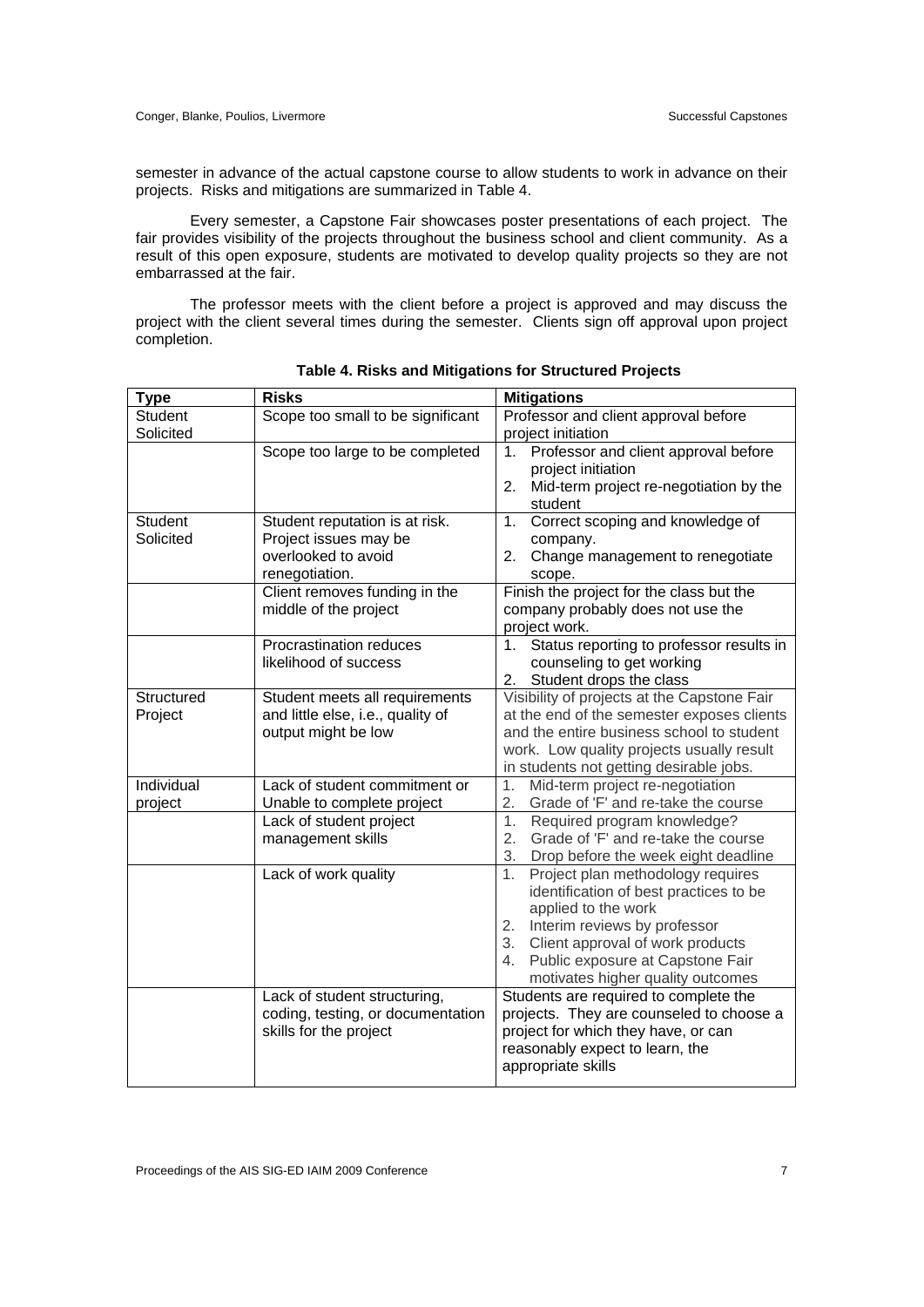| <b>Type</b>            | <b>Risks</b>                                                                                                                                                                | <b>Mitigations</b>                                                                                                                                                                                                                                                                                                                                                       |
|------------------------|-----------------------------------------------------------------------------------------------------------------------------------------------------------------------------|--------------------------------------------------------------------------------------------------------------------------------------------------------------------------------------------------------------------------------------------------------------------------------------------------------------------------------------------------------------------------|
| Client                 | Lack of client commitment -<br>insufficient meetings, information,<br>content (web sites), contact with<br>right people, timeliness of all<br>work but particularly reviews | Requires professor to be aware of<br>1.<br>student and client to assess<br>commitment issues<br>2. Student does his/her best to<br>overcome the issues                                                                                                                                                                                                                   |
|                        | Clients may develop unrealistic<br>expectations                                                                                                                             | Because students are responsible for their<br>own projects, it is their responsibility to<br>deal with these issues. Occasionally, this<br>places student grades at risk.                                                                                                                                                                                                |
| AOL as primary<br>goal | AOL goals may be met while<br>client goals are not                                                                                                                          | This problem usually relates to unrealistic<br>expectations. Expectation management<br>is as much a pedagogical goal as<br>technical project completion so it may<br>happen that AOL goals are met even<br>though the client is ultimately not happy<br>about the project. This is a student<br>responsibility but professors are<br>sympathetic to unrealistic clients. |
|                        | AOL goals are predominantly the<br>professor's rating but include<br>customer input.                                                                                        | Students likely to fail drop the class.                                                                                                                                                                                                                                                                                                                                  |

#### **IV. DISCUSSION**

In the previous section, project risks and multiple methods of dealing with them were presented. The mitigations must recognize that the severities of problems are not the same across or even within projects. As a result, a set of potential mitigations should be developed to ensure the most efficient means of dealing with problems.

Professor-obtained projects cannot be cancelled because the university's reputation is invested in the capstone projects and teams. This means that professor involvement becomes mandatory when a project might fail. UD projects often have professor led activities to guide work for groups that are not sure how to proceed. This risk is unique to the professor obtained projects and one that causes significant professor problems.

Most risks relating to unstructured, group projects relate to the group nature of such projects. The methods for dealing with them have to incorporate multi-cultural awareness, multiple learning methods, and alternative mitigations that relate to the context. As a result, most of the problems occur during project execution and require constant professor vigilance on the status of the project.

On the other hand, most risks in structured, individual projects relate to the individual student. Since the Walsh course is essentially pass/fail in nature, the motivation for the student is built into the grading. This in turn, affects the nature of the projects selected and relates to the risk that the scope may be too small to be significant. As a result, most of the problems with a structured, individual course should occur at the beginning of the course during project approval. In event of a project failure, students will drop the capstone class before actually failing. They retake the class the next semester. If there is a loss of reputation with a client, the student bears the loss.

Client expectations management is an issue for both types of capstones. Both types of projects are subject to problems relating to unrealistic client expectations. Some clients have expectations of the students providing on-going maintenance in perpetuity. Some clients have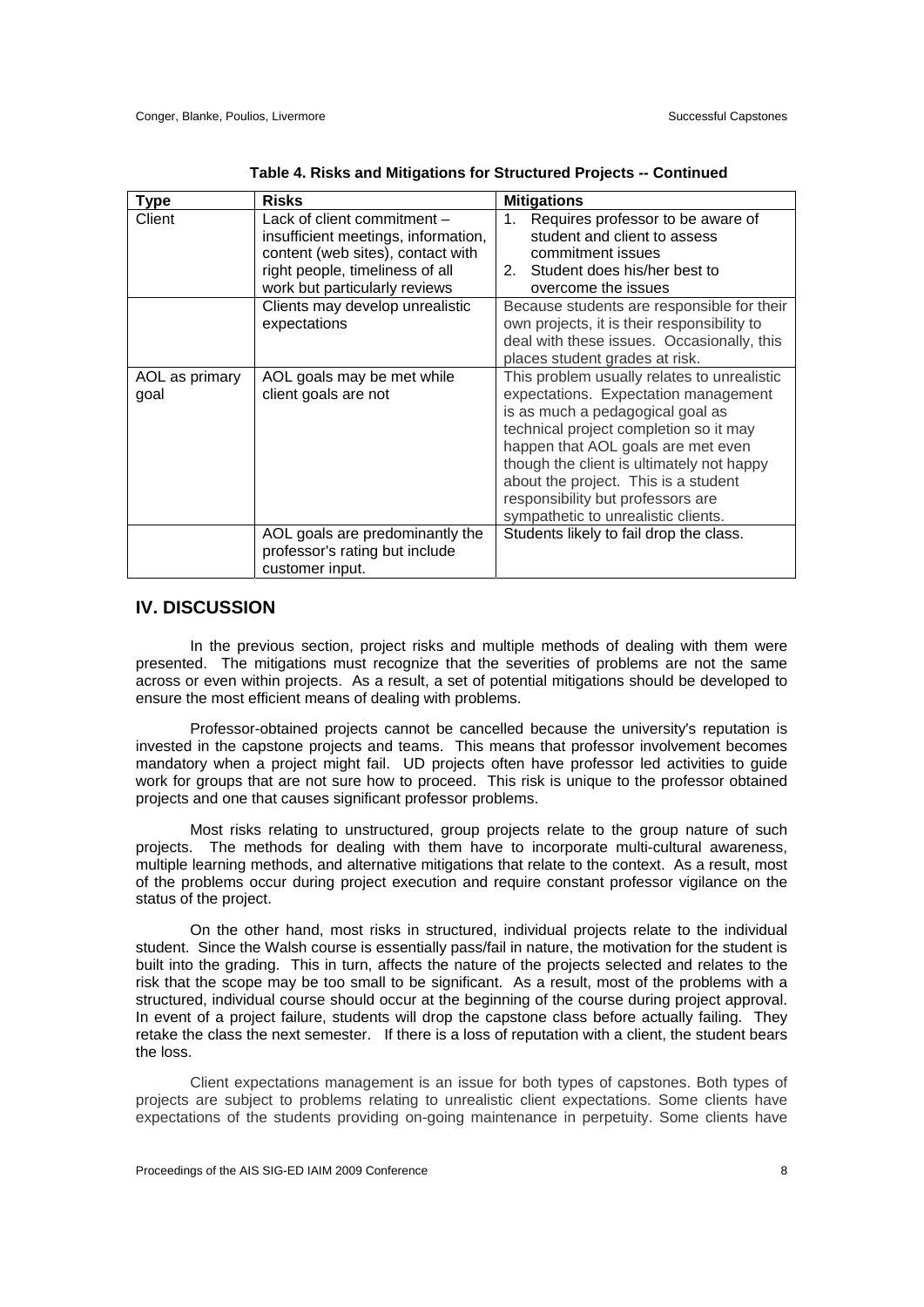just wanted free labor with no concern for program goals. Scope creep has also been an issue which has put student's grades at risk because they must finish at the end of eleven weeks. Other issues include client's ability to synchronize schedules with the college calendar

In the unstructured projects, this task is partly the responsibility of the professor in obtaining the project and partly the responsibility of student teams throughout the semester for scope creep. If students are unable to cope, the professor steps in to manage the relationship. In structured projects, these issues become the student's and can put the student grade at risk. In both cases, as long as the project as stated in the SOW is completed, the AOL goals and the client goals are considered satisfied whether or not the client is, in fact, satisfied. Project success in these cases becomes a judgment call for the professor.

#### **Research Shortcomings**

This research evaluates two types of real-world capstone project courses at the graduate level. Capstones variations -- student vs. professor solicited, individual vs. group, and undergraduate vs. graduate should be evaluated to determine universality of risks and mitigations reported here. In addition, some capstones use cases rather than real-world projects. Cases offer different risks and require different mitigations. As a result, capstones that rely on cases also require more careful research to develop prescriptions for their management.

#### **V. CONCLUSION**

This research compares two methods of capstone management for real-world projects. These two approaches highlight the decisions needed in structuring a capstone, defining its risks, and developing risk mitigation plans. Professors embarking on mentoring capstone projects should consciously define project management techniques to be applied and define the risks and possible escalations that relate to their project choices.

### **VI. REFERENCES**

- Carrano, A. L. and B. K Thorn (2005) "A Multidisciplinary Approach to Sustainable Product and Process Design," *Journal of Manufacturing Systems*, 24(3), pp. 209-214.
- Diamond, N., S. K. Koenig, and Z. Iqbal (2008) "Uniting Active and Deep Learning to teach Problem-Solving Skills: Strategic Tools and the Learning Spiral," *Journal of Marketing Education*, 30, 116-129.
- Gupta, J. N. D., and Wachter, R. M. (1998). "A capstone course in the information systems curriculum," *International Journal of Information Management*, 18(6), 427-441.
- Kachra, A. and K. Schnietz (2008) "The Capstone Strategy Course: What Might Real Integration Look Like," *Journal of Management Education*, 32(4), pp. 476-508.
- Livermore, J.A. and N.S. Poulios (2008) "Integrating a Capstone Project into an Information Assurance Program," Proceedings *of the 12th Colloquium for Information Systems Security Education*, Dallas, TX June 2-4.
- Murray, M., J. Pérez, and M. Guimaraes (2008) "A Model for Using a Capstone Experience as One Method of Assessment of an Information Systems Degree Program," *Journal of Information Systems Education,* 19(2), pp. 197-208.
- Payne, S., J. Flynn, and J. Whitfield (2008) "Capstone Business Course Assessment: Exploring Student Readiness Perspectives," *Journal of Education for Business*, 83(3), pp. 141-146.
- Sullivan, B., and S. Thomas (2007). "Documenting Student Learning Outcomes Through a Research-Intensive Senior Capstone Experience: Bringing the Data Together to Demonstrate Progress," *North American Journal of Psychology*, 9(2), pp. 321-329.